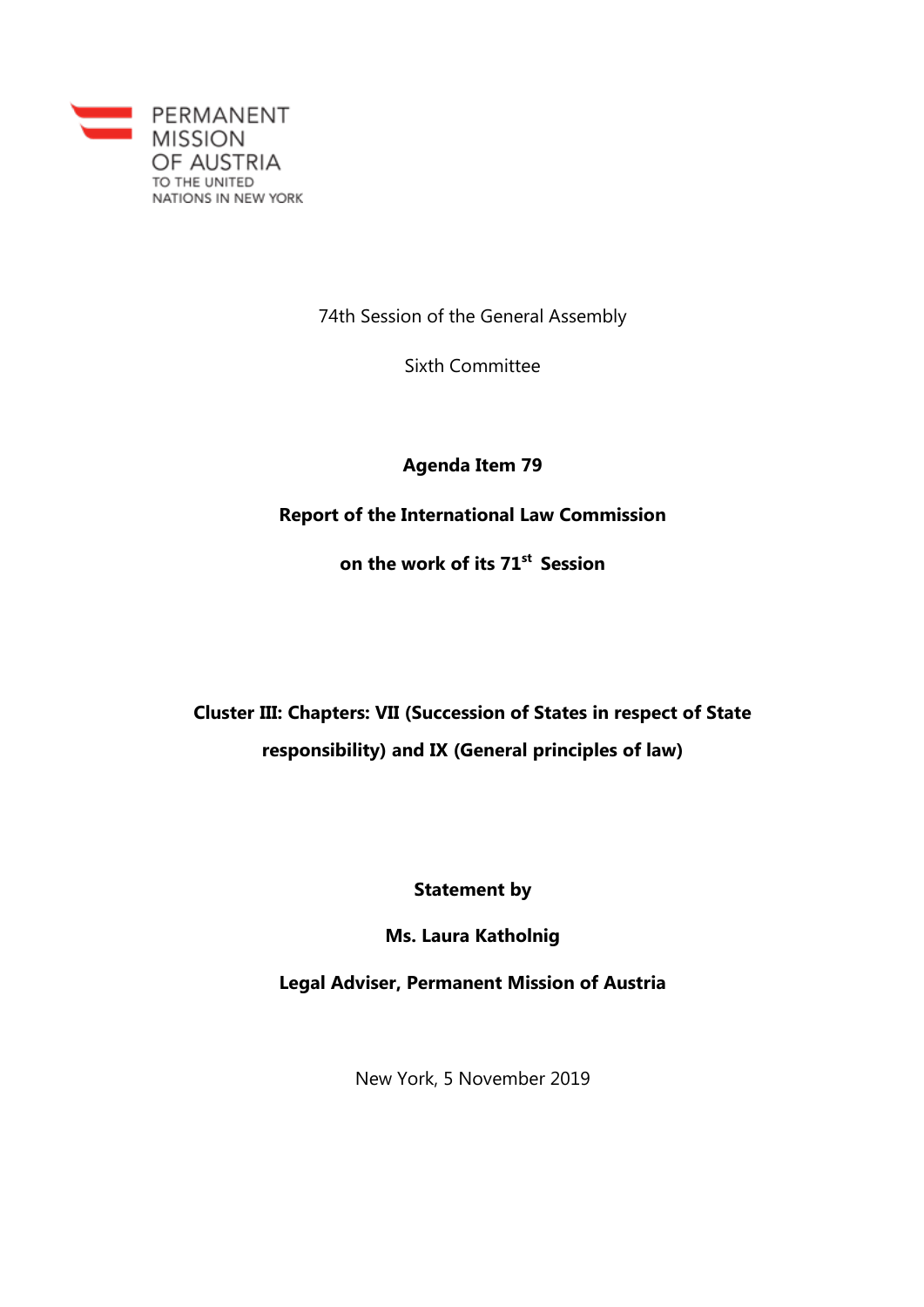## Chairperson,

 $\overline{a}$ 

Allow me to turn now to the topic **"Succession of States in respect of State responsibility"** and to express my delegation's appreciation to Special Rapporteur Pavel Šturma for his third report and to the Secretariat for its memorandum on this topic. The third report focussed on the issue of state succession occurring on the side of a state injured by internationally wrongful acts and offered a number of draft articles under the title "Reparation for injury resulting from internationally wrongful acts committed against the predecessor State".

The Austrian delegation notes with regret that these suggested draft articles were not discussed in the drafting committee and only received general comments by the members of the Commission in the plenary session. We also note that the Special Rapporteur again pursues the course of automatic succession in cases where the predecessor state does not continue to exist.

My delegation has read with interest the summary of the ILC's debate on draft articles 12, 13 and 14 proposed by the Special Rapporteur and notes their ambiguity resulting from the wording that successor states "may request reparation". Indeed, when understood as permitting successor states to ask for reparation which may be granted by the injuring states *ex gratia*, my delegation would have no problem and would only question the added value of such a provision. However, seen in the context of the other rules, it is likely to be understood as a veritable rule of automatic succession into the claims of the predecessor state by the successor state. In our view, such a rule does not find a basis in international law and should also not be included among the *de lege ferenda* provisions.

Should these draft articles be adopted, the following would occur: In spite of the Special Rapporteur's disclaimer in paragraph 16 of his second report that "[h]e does not suggest replacing one highly general theory of non-succession by another similar theory in favour of succession<sup>"1</sup> the Special Rapporteur would in fact replace the principle of non-succession by a principle of succession.

Let me reiterate that my delegation considers matters concerning succession relating to state responsibility, or more specifically the legal consequences stemming from internationally wrongful acts, to be fundamentally different from issues concerning succession to treaties, assets and debts. In the latter field, customary international law differentiates between types of treaties, assets and debts and provides for different succession rules. We do not think that any rule claiming that there is an automatic transfer of rights and obligations to successor states where the predecessor state does not continue to exist can be identified as *lex lata*, nor do we consider that it would be a good candidate for progressive development of law. If embarking on this issue at all, the Commission should have focused on analysing specific problems arising in practice regarding the non-implementation of obligations stemming from treaties and judgments relating to a predecessor state.

<sup>&</sup>lt;sup>1</sup> Special Rapporteur Pavel Šturma, Second Report on succession of States in respect of State responsibility, para. 16.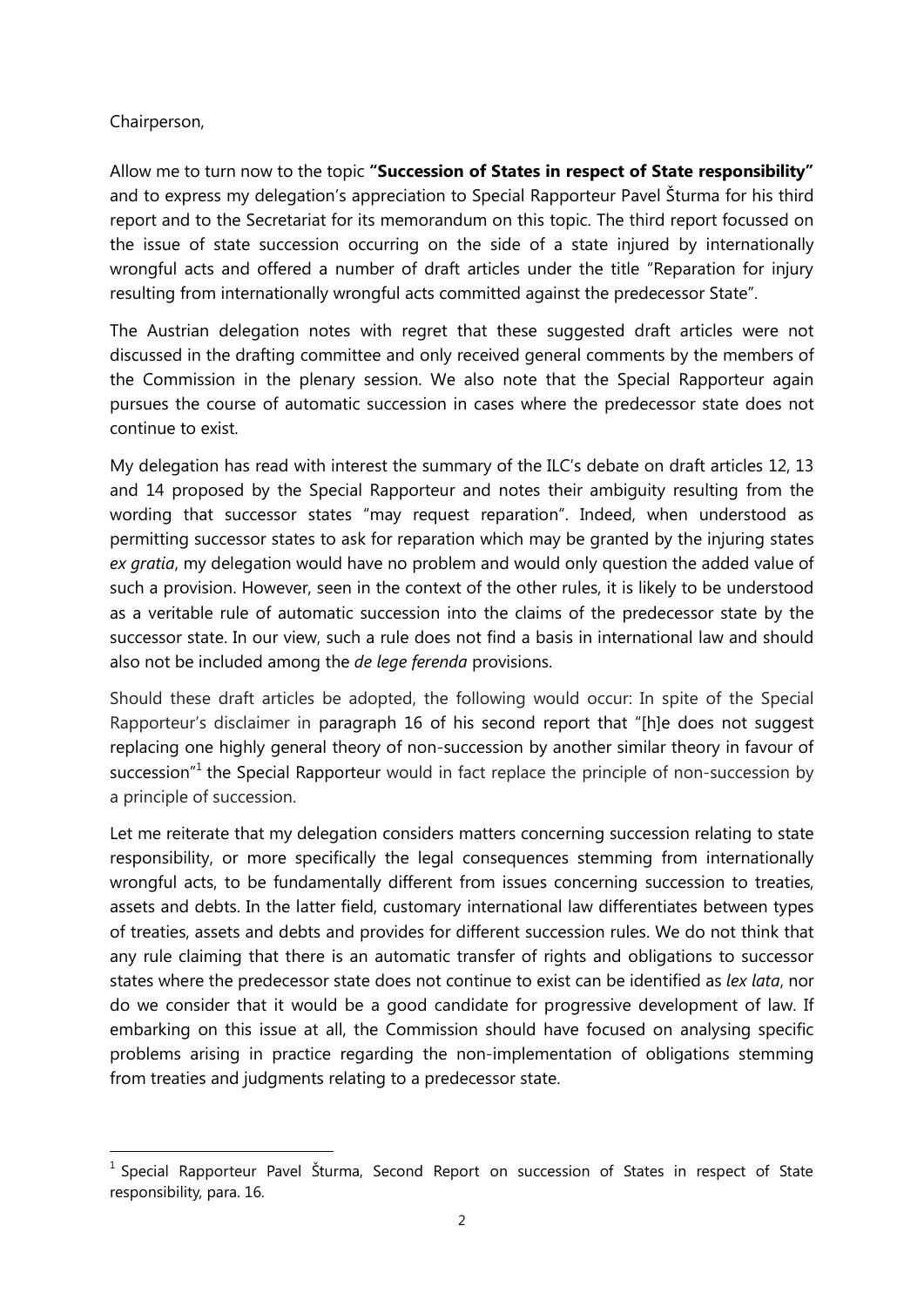Finally, as regards draft article 15 as proposed by the Special Rapporteur, my delegation believes that diplomatic protection should not form part of these articles, since the ILC, also in its previous, work, had considered the topics of state responsibility and diplomatic protection separately.

## Chairperson,

Permit me now to address the topic **"General principles of law**". The Austrian delegation commends Special Rapporteur Marcelo Vázquez-Bermúdez for his first report that addresses the scope of the topic and the main issues to be to be dealt with by the Commission. We welcome the way the Special Rapporteur has set the scene for a thorough discussion of the topic. However, contrary to the view expressed by the Special Rapporteur, we believe that a non-exhaustive list of general principles of law would be a valuable contribution to the ILC's work. In the following, we would like to comment on draft conclusion 1 as provisionally adopted by the drafting committee as well as on some further issues presented by the Special Rapporteur.

As to draft conclusion 1 on the scope of the draft conclusions, Austria is well aware of the difficulties concerning the term "source" of international law. Different views have been offered on the meaning of this term, suggesting that the will or consent of the rule-makers, mostly states, could also be seen as a source of international law. In order to avoid this discussion in this context, my delegation would favour a draft conclusion that does not refer to the term "source" and would rather go along with a wording such as "The present draft conclusions concern general principles of law as norms of international law." The commentary should then explain that the scope encompasses the creation and evidence of general principles of law.

Although the term "principle" could also give rise to different interpretations as discussed in the report of the Special Rapporteur, Austria would suggest retaining this expression in view of the reference to it in Article 38 of the Statute of the International Court of Justice.

Concerning the methodology of identifying general principles of law, we agree that such principles are primarily to be derived from national legal systems. Under certain circumstances, there may be also "general principles of law formed within the international legal system", as referred to in draft conclusion 3 proposed by the Special Rapporteur. However, it would be problematic to derive "instant" general principles of law merely from acts of international organisations, such as resolutions of the UN General Assembly, even if adopted by consensus. General principles of law formed within the international legal system come only into existence if they are specifically accepted as general principles of law by the international community.

In this regard, the report of the Special Rapporteur also frequently mentions "principles of international law" or "general principles of international law". However, this wording is confusing. It is our understanding that the norms of international law addressed by the present topic have a different meaning from the principles of international law as, for instance, addressed in General Assembly resolution 2625 (XX) entitled "Principles of